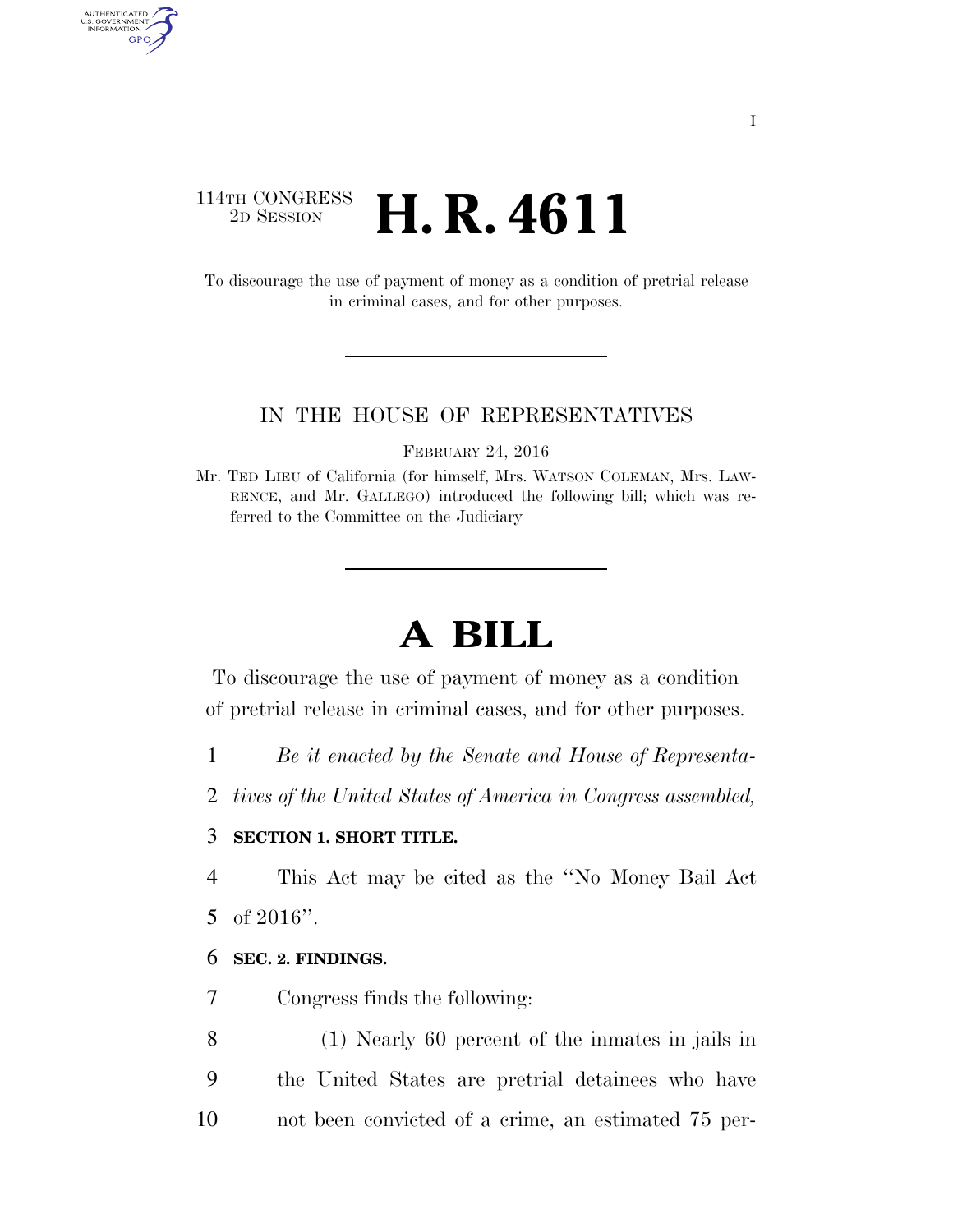cent of whom have been charged with nonviolent crimes.

 (2) Under current bail systems that use pay- ment of money as a condition of pretrial release, nearly 50 percent of the most dangerous pretrial de- tainees are released without supervision, according to a study by the Arnold Foundation.

 (3) Throughout the Nation, those with money can buy their freedom while poor defendants remain incarcerated awaiting trial.

 (4) Pretrial detention costs State and local gov- ernments an estimated \$14,000,000,000 each year. (5) Pretrial detention should be based on whether the accused is likely to fail to appear in court or is a threat to public safety, not the ability to pay money as a condition of pretrial release.

 (6) The States, the United States Department of Justice, law enforcement agencies, public officials, and community groups should collaborate to develop pretrial detention systems that improve public safe-

ty, reduce costs, and discourage criminal behavior.

## **SEC. 3. ELIGIBILITY FOR GRANTS UNDER THE BYRNE JAG PROGRAM.**

 Section 505 of the Omnibus Crime Control and Safe Streets Act of 1968 (42 U.S.C. 3755) is amended—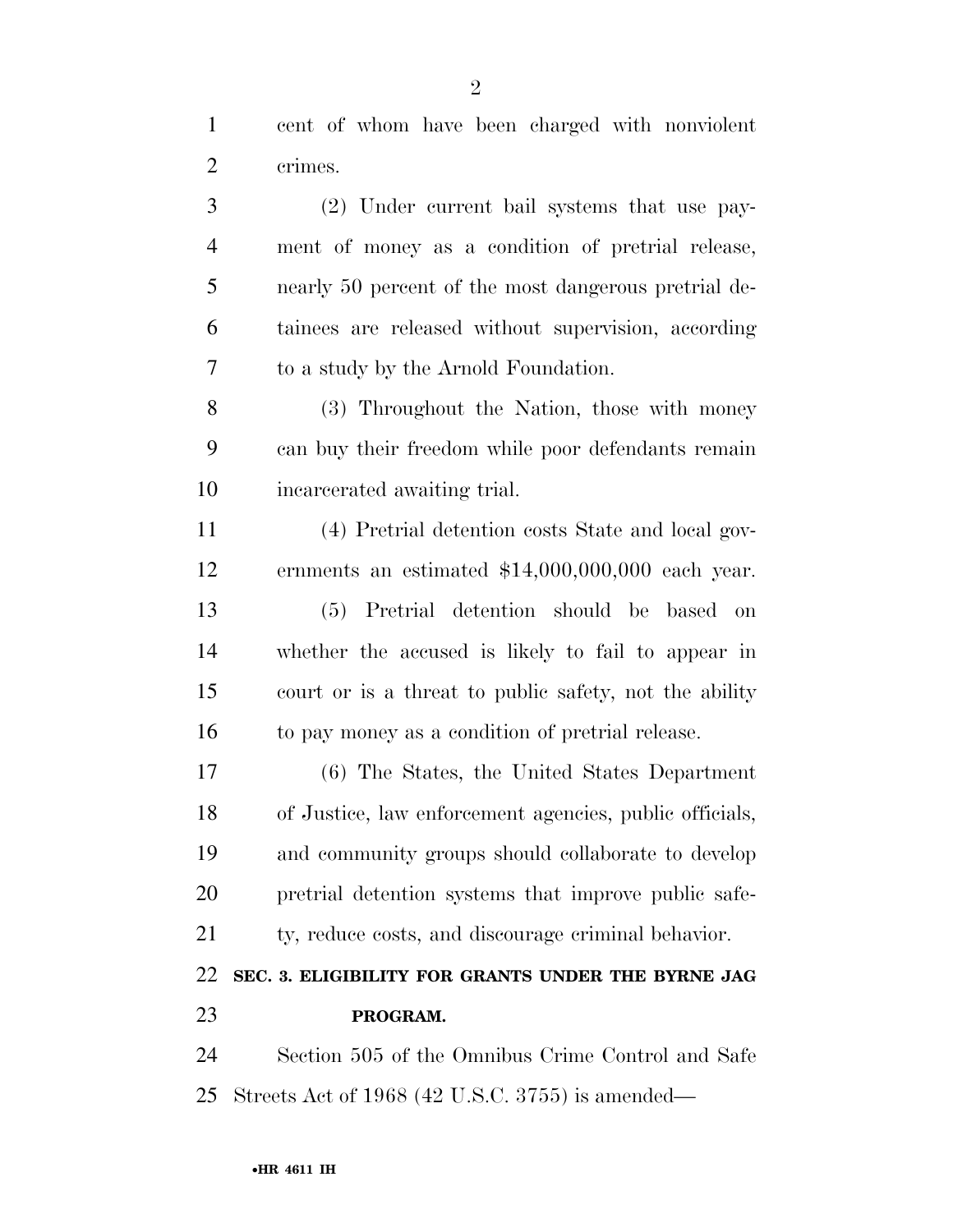| $\mathbf{1}$   | $(1)$ in subsection $(a)$ —                             |
|----------------|---------------------------------------------------------|
| $\overline{2}$ | $(A)$ by adding at the end the following:               |
| 3              | "(3) ELIGIBILITY.—Beginning with the third              |
| 4              | fiscal year beginning after the enactment of the 'No    |
| 5              | Money Bail Act of 2016', the Attorney General shall     |
| 6              | not allocate any amounts appropriated to carry out      |
| 7              | this part to any State that uses payment of money       |
| 8              | as a condition of pretrial release with respect to      |
| 9              | criminal cases."; and                                   |
| 10             | $(B)$ in paragraph $(1)$ by striking "in para-          |
| 11             | graph $(2)$ " and inserting "in paragraphs $(2)$        |
| 12             | and $(3)$ "; and                                        |
| 13             | $(2)$ in subsection $(f)$ —                             |
| 14             | (A) by striking "If the Attorney General"               |
| 15             | and inserting $(1)$ IN GENERAL.—If the Attor-           |
| 16             | ney General"; and                                       |
| 17             | (B) by adding at the end the following:                 |
| 18             | "(2) STATE INELIGIBLE DUE TO SYSTEM OF                  |
| 19             | BAIL.—Notwithstanding paragraph (1), if the Attor-      |
| 20             | ney General determines with respect to any grant        |
| 21             | period that a State is made ineligible by subsection    |
| 22             | $(a)(3)$ , the Attorney General shall reallocate<br>any |
| 23             | amounts allocated to or that would have been allo-      |
| 24             | cated to such State for such period—                    |
| 25             | $\lq\lq$ among the other eligible States; and           |